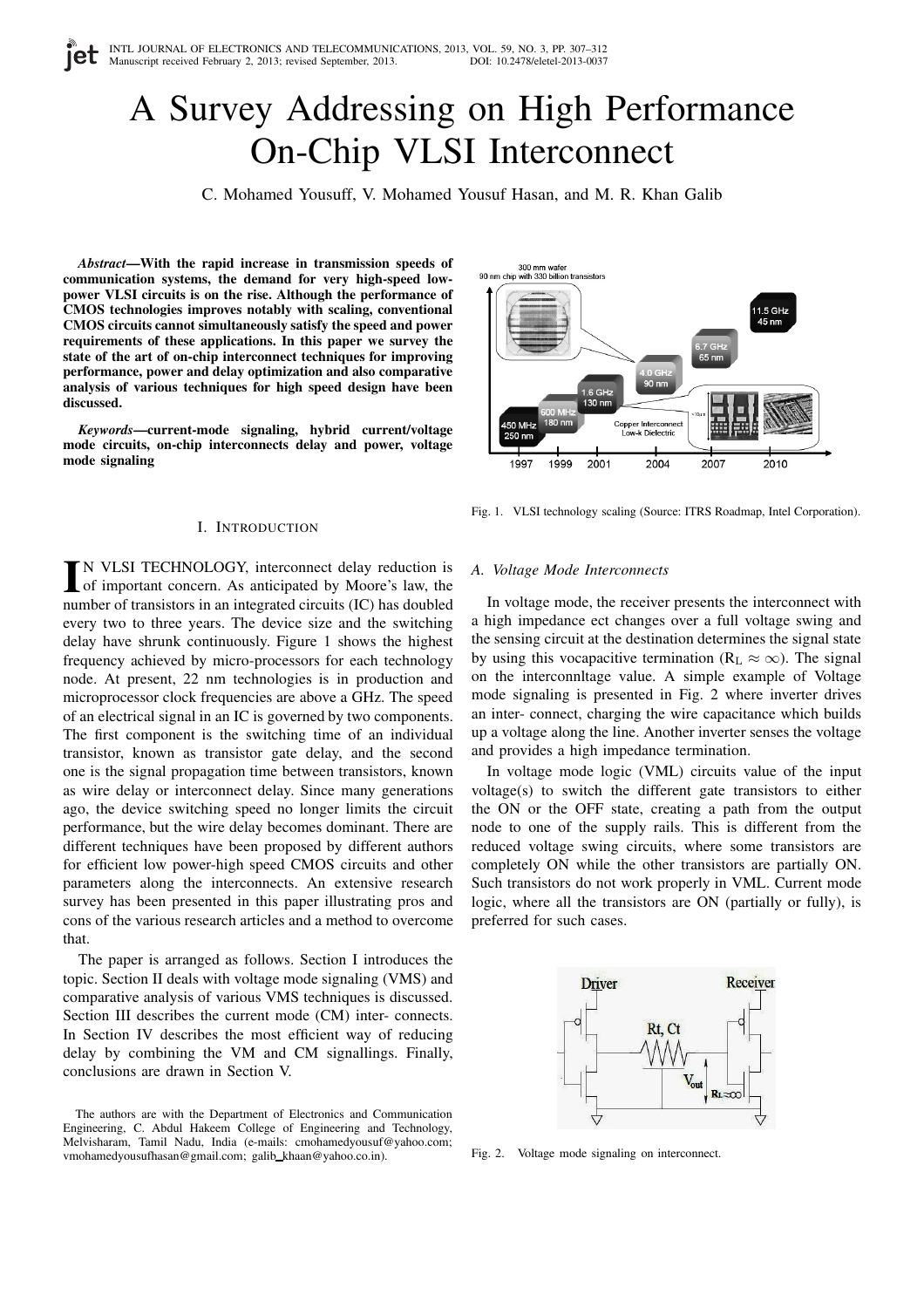

Fig. 3. Interconnect delay will dominate the total delay for future technologies.

## *B. Using Copper and Low-k Dielectric Materials*

C. Ryu [1] proposed a method to overcome the bottleneck in performance due to on-chip wires, by introducing new interconnect technologies such as copper and low-k dielectric materials to reduce wire resistance and capacitance. The resistivity of copper is 40% lower than that of aluminum. Since the dielectric constant of SiO2 is 3.9 and new materials, such as Fluorinated Silica Glass (FSG) and Black Diamond, have dielectric constants approaching 3.0. Other materials with even lower dielectric constants are being studied extensively. These reduced resistivity and low dielectric constant materials reduce the wire delay, capacitive crosstalk noise, and switching power. Figure 3 shows the interconnect lengths at which the wire delay is equal to the gate delay for local, intermediate and global interconnects as predicted in the ITRS roadmap [2].

This figure indicates that, as technology scales, the wire length at which the wire delay starts to dominate becomes less. Due to the growing importance of wire delay, circuit designers have been putting increasing efforts on wire design and analysis. Sometimes on-chip inductive effects may be more significant with the technology scaling and increase of clock frequencies. Some researchers have found that inductive impedance of the on-chip wires become comparable to or larger than the resistive impedance and capacitive coupling. Therefore, inductance (L) can no longer be neglected in interconnect design.

Inductive coupling can occur over a long distance, whereas capacitive coupling is limited to adjacent interconnects. As a result, it is not straightforward to extend the existing parasitic extraction engine approach to perform inductance extraction. A constructive method, such as shielding, buffering, ground plane, differential signal or signal termination is presented in forthcoming section for minimizing inductive crosstalk.

## *C. Using Repeaters for Delay Reduction*

A first option for reducing RC delays is to use better interconnect materials when they are available and appropriate. However, for very long wires the delay can be substantially

larger than the gate delay. For instance, in a 0.25  $\mu$ m technology the gate delay is about 25 psec, however, a 5 mm long aluminum wire with 0.25  $\mu$ m  $\times$  0.25  $\mu$ m cross section has a delay of 1 nsec. It is possible to reduce the propagation delay by introducing intermediate buffers, generally known as *repeaters* shown in Fig. 4 in the interconnect line. Repeater insertion is a classical solution that changes the delay dependence on the wire length from quadratic to linear. A delay analysis method has been presented by Bakoglu [3], wherein the repeater is modeled by discrete resistance and capacitance while the interconnect is modeled as distributed RC elements. Several other repeater insertion methods have been proposed [4]–[8]. In all of the above repeater insertion methods, the repeater is modeled by discrete resistance and capacitance elements.

The delay of a line is

$$
\tau_L = \frac{3,56K_{ox}\varepsilon_o\rho}{\lambda^2}L^2\tag{1}
$$

By breaking a long interconnect line into  $n$  smaller lines the propagation delay of each line is reduced quadratically

$$
\tau_{L/n} = \frac{3,56K_{ox}\varepsilon_o \rho}{\lambda^2} \left(\frac{L}{n}\right)^2 \tag{2}
$$

The total wire delay is thus

$$
(\tau_{L/n} + \tau_G)n = \frac{3,56K_{ox}\varepsilon_o\rho}{\lambda^2} \left(\frac{L}{n}\right)^2 + n\tau_G \tag{3}
$$

where

- $\tau_G$  gate delay,  $\lambda$  – feature size.
- $L$  Line length,

 $\tau_L$  – Line delay,

 $K_{ox}$  – Dielectric constant,

 $\varepsilon_0$  – permittivity of free space,

 $\rho$  – interconnect resistivity,

 $n - no$ . of smaller lines.

As long as the gate delay is small the total wire delay is reduced substantially. This gain results at the cost of increased chip area occupied and extra power consumed by the repeaters.



Fig. 4. Repeater Insertion: a) Benchmark test architecture, b)Interconnect model.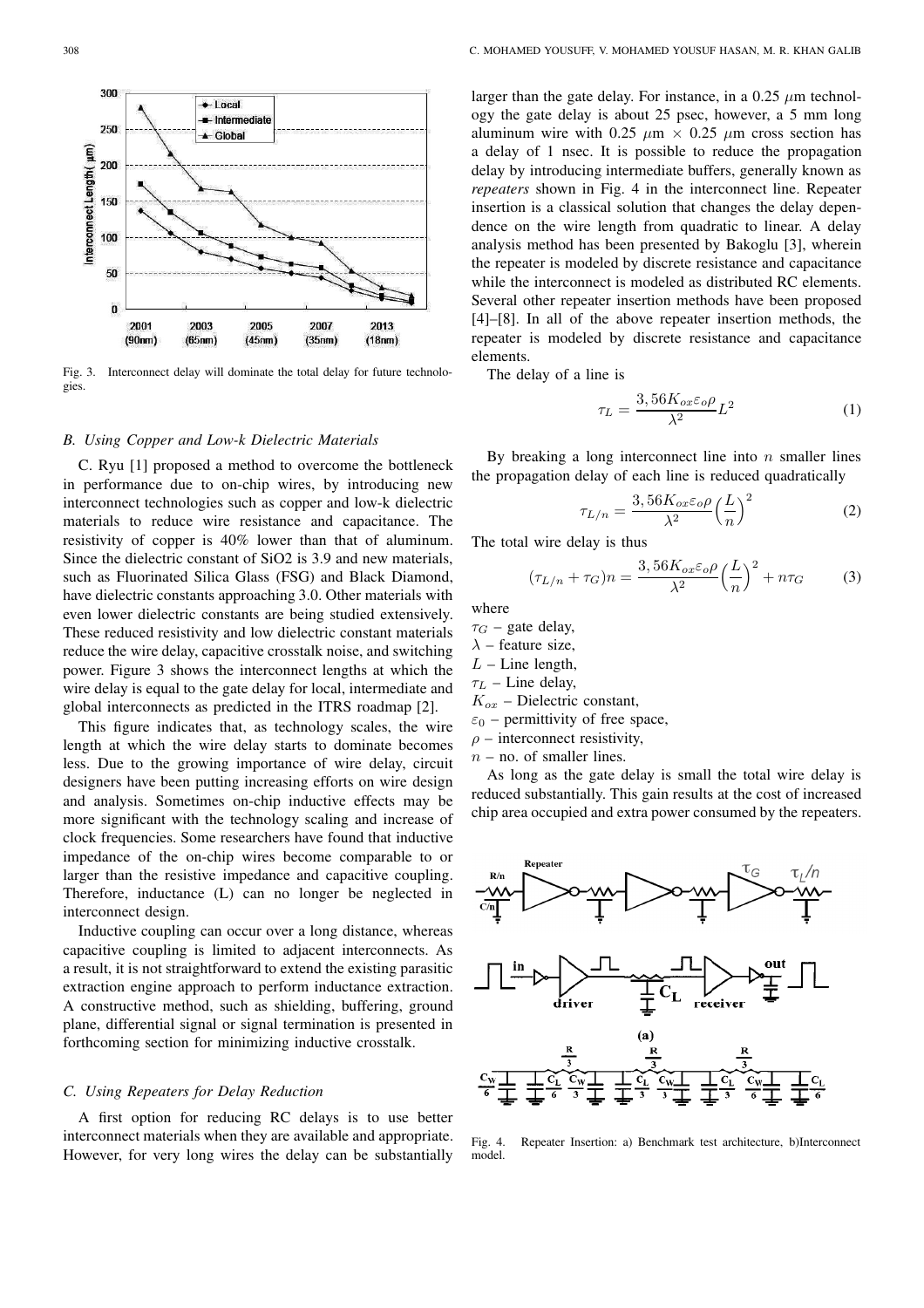Even though repeater insertion is a very simple and popular method but it suffers from the following disadvantages:

- They are effective for capacitively loaded lines and they add their own switching delay.
- With technology scaling, the number of repeaters on a chip is increasing exponentially and lead to large source of leakage powers in future technologies.
- Repeaters are needed to be placed at regular interval with uniform sized otherwise repeater chain performance degrades.
- Inserting repeaters along the wire makes the wire unidirectional.

Bidirectional buffers consume additional serious signal integrity problem because of electrostatic coupling between long wires. Inter-signal interference can lead to unpredictable delay variations. Grounded shielding wires must often be inserted to avoid interference. This leads to extra capacitance and CV <sup>2</sup> f power loss. In order to include inductive effects for reducing signal propagation delay, Moursy and Friedman [9], [10] introduced exponential wire shaping on RLC lines which includes the inductance effects. But still since the operation is with voltage mode signaling, considerable amount of power dissipated due to full swing voltage. Hence there should be an alternative to compromise the drawbacks that results in voltage mode scheme.

## II. CURRENT MODE SIGNALING (CMS) FOR INTERCONNECT DELAY REDUCTION

The limitation with VMS scheme is that, voltage has to swing from rail to rail over the entire length of the wire. This leads to large transient currents consuming more power, larger delay, and it also generates power-supply noise [11]. The routing area (extra devices and control signal) and power resources.

#### *A. Using Shield Insertion for Delay Reduction*

However using, repeaters along the line does not show significance performance for crosstalk delay reduction. Author in [12], [13] introduces a method of reducing crosstalk in inductively coupled interconnects using distributed shield insertion, he presented various conditions like prior to shield insertion, after shield insertion and after additional ground tap insertion at shield terminal for reducing crosstalk noise and signal delay uncertainty. Shielding in high speed digital circuits is one of the effective and common ways to reduce crosstalk noise and signal delay uncertainty. Shield is a wire directly connected to Vdd or Gnd. One of the effective methods of shielding is placing ground or power lines at the sides of a victim signal line to reduce noise and delay uncertainty. This can be easily explained with the help of Fig. 5. Inserting a shield line is necessary to retain proper signal integrity. However, shield insertion consumes more power, increases routing area and add to interconnect routing complexity [14].

As interconnect wire separation is reduced, there is a optimal repeater insertion technique [15] used in voltage-mode signaling was developed to reduce the wire delay and improve the performance of global interconnections. However, with



Fig. 5. Interconnect model with shield insertion.

the increase in number and density of interconnects with technology scaling; the number of repeaters necessary would increase considerably, presenting significant overhead in terms of power and area. The other type of transmission system is current mode signaling has shown significant improvement over the VMS scheme. The key to current-mode signal transporting is the low impedance termination at the receiver which results in reduced signal swings without the need of separate voltage references and increased bandwidth performance. Also this low-impedance termination shifts the dominant pole of the system and leads to a smaller time constant and thus, to a smaller delay. It can operate at a much lower noise margin than the voltage-mode network, and at a much lower swing as well due to its immunity to power supply noise. All these translate into increased bandwidth performance [16], decreased delay and dynamic power dissipation and higher noise immunity. For these reasons, CMS technique becomes a better alternative than VMS scheme for on temporary and future high-speed noise-prone single chip systems.

## *B. Use of MOS Current Mode Logic(MCML)*

MOS current mode logic(MCML) has emerged as a logic style that can achieve the much needed high speeds while consuming less power than conventional CMOS circuits at these high frequencies [17] and also provides considerable potentials for improving signal integrity in digital logic circuits. Currentsensing or current-mode signaling determines the logic value transmitted on a wire based on the current through the wire wherein 1's and 0's be signaled by the presence or absence of a current and not by a high or a low voltage. This is in direct contrast to voltage-mode which defines logic levels as voltages on the nodes. Current-sensing techniques in digital CMOS technology were first proposed for sense amplifiers in memories. Seevinck [18] proposed a sense amplifier for SRAMs and presented an analysis comparing the performance of current-mode sensing with the conventional sensing. Current mode signaling circuits will have low impedance nodes [19], where the resultant output voltage swing is also small. This low impedance transforms them into low time constant circuits and increases the bandwidth. But MOS current mode logic (MCML) is not widely used in digital design because of its static power dissipation and design complexity.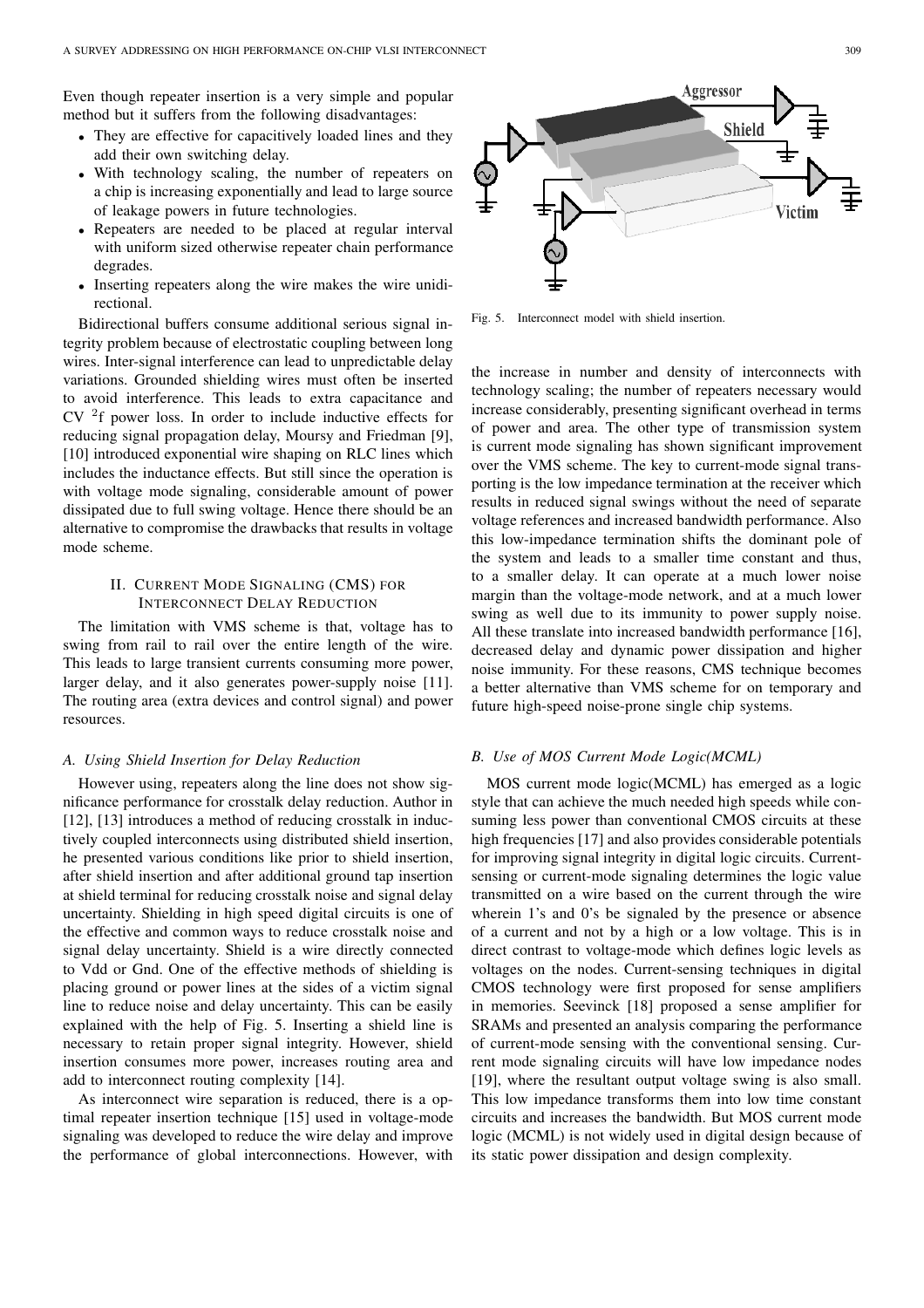## *C. Dynamic Current Mode Logic*

Allam and Elmasry [20], introduces new logic-style Dy-CML family combines the advantages of both MCML logic circuits and dynamic logic styles. The current mode signaling scheme is recommended at high operating frequencies. However, consumes more power at low frequencies. Not suitable for power-down modes because of the dc current source. A simple current mode circuits for interconnects have been shown in Fig. 6. It uses constant current source to generate current on the line and also current mode signaling with constant current source suffers static power dissipation. This method can remove this drawback. A major advantage of the DyCML is the dynamic current source, which achieves smaller delays compared to the basic MCML circuits. Other advantages inherited from MCML are high performance, noise immunity, and robustness to supply voltage scaling. DyCML gates reduce power dissipation by reducing the output voltage swing and thus DyCML circuits achieve high speed with low-power dissipation. Also current rise time is limited by inductance rather than capacitance. Inductive effects are much smaller than capacitive effects. Therefore, coupling due to inductance effect is less compared with the coupling due to capacitive effect. Also this small output swing of CML circuits reduces the cross talk between the adjacent signals; this in turn reduces the dynamic power dissipation [20].

## *D. Static Power Reduction by Bridge Resistor Termination*

Static power dissipation can be reduced by different techniques which reduce leakage currents. For the current-sensing CM circuit architecture, a static current path always exists between the driver and receiver stages even if there is no data activity on the interconnect and hence static power dissipation. Differential bus with bridge resistor termination structure proposed in [21] can be used to reduce static power. Also, static power dissipation is mitigated by using transition encoded current sensing and current pulse signaling proposed in [22]. This leads to an extremely low power and high performance circuit solution for on-chip interconnects. Transition encoded current-sensing is 52% faster and 56% lower power than the repeater insertion method. Current-pulse signaling further reduces power consumption and saves 48% of power over transition encoded current-sensing. Current-pulse signaling is however more noise sensitive than transition encoded currentsensing.



Fig. 6. Current mode signalling on interconnects.



Fig. 7. Block diagram of the multi-level signaling system.

#### *E. Power Reduction by Multi Level Current Signaling*

Current mode signaling may cause power consumption problem due to a constant current flow. Therefore, in order to save power, three current levels are required, two to differentiate between consecutive same symbols transmissions and third one is, zero current level to indicate the wire is idle were proposed in [23]–[25]. Differential current signaling proposed by *Atul Maheshwari, Wayne Burleson* [15] occupies more routing area Vs repeater. Single ended current sensing receivers utilize less wire usage and hence routing area short comings of differential signaling is eliminated. Author in [22] has proposed phase coding as a multi-bit signaling technique which encodes multiple bits on a single wire in terms of phase information. Transmitting multiple bits saves power, double the bandwidth and delay is comparable to buffer insertion. Multi level current signaling specifically attempts to reduce the number of interconnect wires [26]–[29]. The interconnect is terminated by a low impedance receiver, and the signals sensed by four current mirror comparators. Figure 7 shows the overall block diagram of the multi-level signaling system.

The driver encodes the two bits of signals into four current levels and transmits. The currents propagate through the interconnect and are compared at the receiver by reference currents. The receiver converts the four current levels into thermometer codes and the decoder recovers the original signal.

## *F. Using Pulsed Current Mode Signaling*

Author in [30] has proposed pulsed current mode signaling, in which generates return-to-zero (RZ) codes and does not consume static power achieves near speed of light latency and low bit energy through low swing current mode operation. And this signal modulates the transmitter energy to higher frequencies, where the effect of wire inductance can be minimized. Schematics of the on-chip pulsed-current mode transmission line interconnects (PTLI) are shown in Fig. 8.

PTLI [31] consists of pre buffers that generate differential signals, stacked-switch Txs, an on-chip differential transmission line (DTL), and an Rx. Rail to rail signals are input into the PTLI, and Txs convert rail-to-rail signals into pulse-shaped differential RZ-signals. RZ signals propagate in the DTL at the speed of electromagnetic waves. Vcom stabilizes commonmode voltages of the Tx output. Rx amplifies the pulse signals and converts the RZ signals into NRZ (non-return-to-zero) signals. This work can be extended for better performance if differential bipolar current mode links are employed.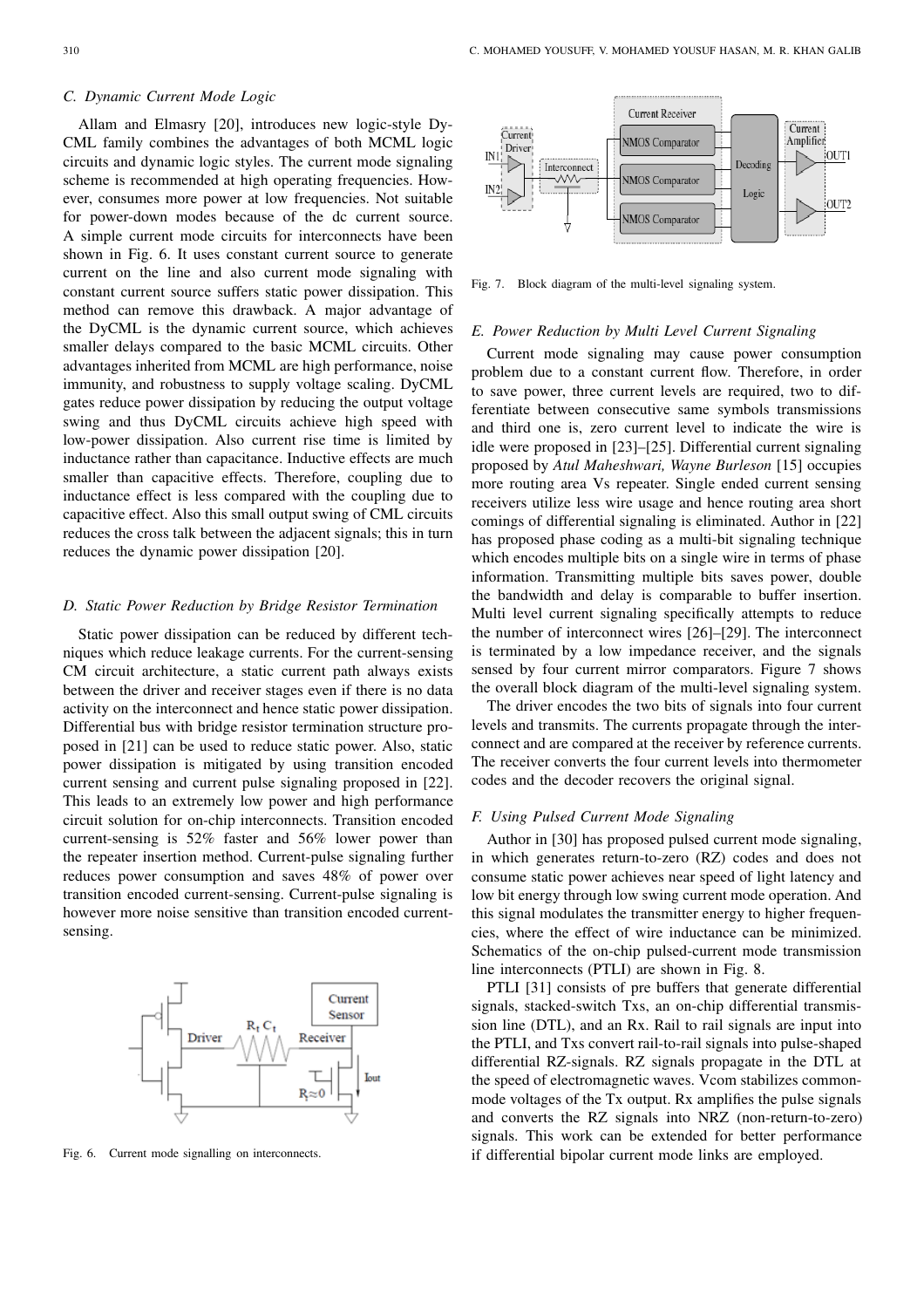# III. HYBRID CURRENT/VOLTAGE MODE CIRCUITS FOR DELAY AND POWER REDUCTION

An adaptive bandwidth bus architecture based on hybrid current/voltage mode repeaters has been proposed in [32], [33] for long global RC interconnect static busses that achieve high-data rates while minimizing the static power dissipation associated with current-mode (CM) signaling. An adaptive bandwidth bus scheme [22] that uses CM sensing to allocate interconnection bandwidth when input data transitions are sensed and otherwise remains in low-bandwidth voltage-mode to compensate for the increase in static power dissipation associated with CM signaling. And differential CM signaling that uses driver pre-emphasis circuit [32] reduce intersymbol interference (ISI) and increase channel bandwidth by emphasizing the high-frequency signal components or attenuating the low-frequency components to improve the delay and power performance Measurement results indicate a 62% improvement in static power dissipation over CM sensing techniques while achieving 40% increase in maximum data rate over VM signaling.

## IV. CONCLUSIONS AND FUTURE WORK

Continued CMOS process scaling and system integration continues to increase the on-chip communication demands beyond what conventional digital signaling can efficiently provide. To this end, a survey of various efficient interconnects implementation techniques was presented comparing both voltage mode signaling (VMS) and current mode signaling (CMS) schemes for improving performance based on delay and power reduction. VMS techniques have the limitations to operate beyond 5GHz whereas CMS scheme will provide faster and reliable performance at these high frequencies and also have the potential to improve both speed and dynamic power consumption. It consumes much less power compared to the improved repeater circuits. The analysis shows that CMS scheme is at least an order times faster than VMS scheme. The only advantage of VMS is that it can interface directly with circuits and no converters are required and hence power efficient. In the recent SoCs, with high packing density and complex circuits, one has to opt for both CMS and VMS signaling technique based on the circuit scheme, how the far signal has to travel etc. Hybrid Current mode and Voltage mode circuits based on good floor planning and placement practice is planned to be proposed which can result in most favorable solution for the performance improvement of SoCs. Hybrid VM/CM signaling with different CM signaling scheme



Fig. 8. Schematic of pulse current mode signaling interconnects.

can be analyzed for performance improvement. Furthermore, signal integrity parameter (like impedances, crosstalk, power loss, attenuation, reflections etc.,) for high speed interconnects may also be considered for further improvement.

#### **REFERENCES**

- [1] C. Ryu, "Microstructure and reliability of copper interconnects," Ph.D. dissertation, Stanford University, 1998.
- "International technology roadmap for semiconductors (ITRS)," 2003.
- [3] H. B. Bakoglu, *Circuits, Interconnects, and Packaging for VLSI*. Reading, MA: Addison-Wesley, 1990.
- [4] V. Adler and E. G. Friedman, "Repeater design to reduce delay and power in resistive interconnect," *IEEE Transactions on Circuits Systems II, Analog Digital Signal Processing*, vol. 45, no. 5, pp. 607–616, May 1998.
- [5] A. Nalamalpu, S. Srinivasan, and W. P. Burleson, "Boosters for driving long onchip interconnects-Design issues, interconnect synthesis, and comparison with repeaters," *IEEE Transactions on CAD of Integrated Circuits and Systems*, vol. 21, no. 1, pp. 50–62, January 2002.
- [6] J. Lillis, C.-K. Cheng, and T.-T. Y. Lin, "Optimal and Efficient Buffer Insertion and Wire Sizing," *IEEE Custom Integrated Circuits Conference*, pp. 259–262, 1995.
- [7] C. J. Alpert, A. Devgan, and S. T. Quay, "Buffer insertion with accurate gate and interconnect delay computation," in *DAC*, June 1999.
- [8] C. J. Alpert, J. Hu, S. S. Sapatnekar, and P. G. Villarrubia, "A practical methodology for early buffer and wire resource allocation," *IEEE Transactions on CAD*, vol. 22, no. 5, May 2003.
- [9] M. A. El-Moursy and E. G. Friedman, "Optimum Wire Tapering for Minimum Power Dissipation in RLC Interconnects," Department of Electrical and Computer Engineering University of Rochester, New York.
- [10] E. G. Friedman and M. A. El-Moursy, "Wire shaping of RLC interconnects," *Integration, the VLSI Journal*, vol. 40, no. 4, pp. 461–472, July 2007.
- [11] R. Bashirullah, W. Liu, and R. K. Cavin, "Current-mode signaling in deep submicrometer global interconnects," *IEEE Transactions on Very Large Scale Integration (VLSI) Systems*, vol. 11, no. 3, pp. 406–417, June 2003.
- [12] S. Mishra, P. Agnihotry, and B. K. Kaushik Divya Mishra, "Effect of Distributed Shield Insertion on Crosstalk in Inductively Coupled VLSI Interconnects," *Journal of Computer Science and Engineering*, vol. 1, no. 1, May 2010.
- [13] J. Zhang and E. G. Friedman, "Effect of shield insertion on reducing crosstalk noise between coupled interconnects," *Proceedings of the 2004 International Symposium on Circuits and Systems*, vol. 2, pp. 529–532, 23–26 May 2004.
- [14] L. Qiao, "Shielding Methodologies for VLSI Interconnect," Department of Electrical and Computer Engineering University of Rochester.
- [15] A. Maheshwari and W. Burleson, "Differential current-sensing for onchip interconnects," *IEEE Transactions on Very Large Scale Integration (VLSI) Systems*, vol. 12, no. 12, pp. 1321–1329, December 2004.
- [16] N. Tzartzanis and W. W. Walker, "Differential current-mode sensing for efficient on-chip global signaling," *IEEE Journal of Solid-State Circuits*, vol. 40, no. 11, pp. 2141–2147, November 2005.
- [17] M. Yamashina and H. Yamada, "MOS current mode logic MCMLcircuit for low-power GHz processors," *NEC Research and Development*, vol. 36, no. 1, pp. 54–63, January 1995.
- [18] E. Seevinck, P. J. van Beers, and H. Ontrop, "Current-Mode Techniques for High-Speed VLSI Circuits with Application to Current Sense Amplifier for CMOS SRAM's," *IEEE Journal of Solid-State Circuits*, pp. 525–536, 1991.
- [19] M. Dave, M. S. Baghini, and D. Sharma, "Current mode interconnect," *Department Of Electrical Engineering, Indian Institute Of Technology, Bombay*, 2 December 2010.
- [20] M. W. Allam and M. I. Elmasry, "Dynamic current mode logic (Dy-CML): a new low-power high-performance logic style," *IEEE Journal of Solid-State Circuits*, vol. 36, no. 3, pp. 550–558, March 2001.
- [21] L. Zhang, J. Wilson, R. Bashirullah, L. Luo, J. Xu, and P. Franzon, "Driver pre-emphasis techniques for on-chip global buses," in *Proceedings of the 2005 International Symposium on Low Power Electronics and Design*, 8–10 August 2005, pp. 186–191.
- [22] A. Maheshwari, "Circuit and Signaling Techniques for on-chip interconnects," Ph.D. dissertation, Circuit and Signaling Techniques for on-chip interconnects, 2004.